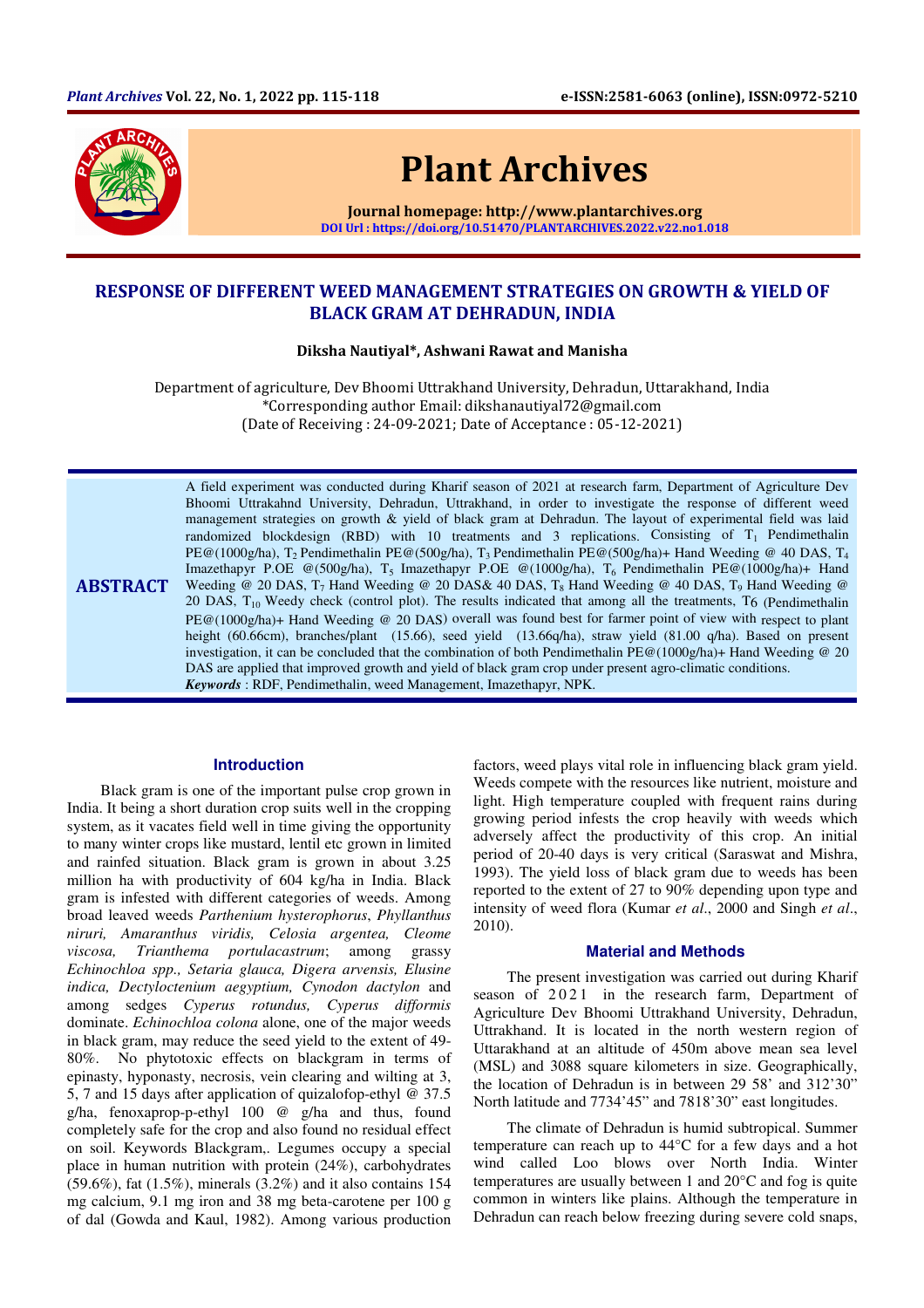this is not common. During the monsoon season, there is often heavy and protracted rainfall.

The soil of experimental site is classified as' sandy loam' with characteristics as deep, well drained, coarse loamy cover over fragmental soils and of medium fertility. Total five soil samples were taken from upper (0-15 cm) layer of the soil and mixed properly from different sites of the field. After proper mixing of the soil, a representative sample was taken for its physiochemical process. A composite soil sample was prepared and analyzed separately for different physio-chemical characteristics of the soil. The analysis revealed that the soil of the experimental site was Sandy loam in texture poor in organic matter, low in available nitrogen, medium in available phosphorus and Potassium contents with neutral in reaction and normal in electrical conductivity.

The experimental site having neutral pH and experiment was laid out in completely Randomized block design (RBD). The experiment was replicated thrice with 8 treatments viz.,  $T_1$  Pendimethalin PE @ (1000g/ha),  $T_2$ Pendimethalin PE@(500g/ha),  $T_3$  Pendimethalin PE@  $(500g/ha)$ + Hand Weeding @ 40 DAS, T<sub>4</sub> Imazethapyr P.OE  $@(500g/ha)$ , T<sub>5</sub> Imazethapyr P.OE  $@(1000g/ha)$ , T<sub>6</sub> Pendimethalin PE@(1000g/ha)+ Hand Weeding @ 20 DAS,  $T_7$  Hand Weeding @ 20 DAS& 40 DAS,  $T_8$  Hand Weeding @ 40 DAS,  $T_9$  Hand Weeding @ 20 DAS,  $T_{10}$ Weedy check (control plot).Gross plot size was 9.2m (4m x 2.3m) and net plot size was 6m(3mx2m). Total number of plots were 30.

# **Result and Discussion**

# **Plant height (cm)**

Observations on the plant height were recorded at harvest and the data were statistically analyzed. The mean values have been presented in Table 1.1. At harvest stage, maximum height recorded under T6 (60.66 cm) i.e. Pendimethalin PE@(1000g/ha)+ Hand Weeding @ 20 DAS,

followed by T3(59.00cm), T5(57.33cm),and least height recorded on control plots i.e. T10(49.00cm). Further, it was also observed that all the other treatments were significantly better in plant height than the control treatment.

#### **Branches / plant**

Observations on branches / plant were recorded at harvest and the data were statistically analyzed. The mean values have been presented in Table 1.1. At harvest stage, maximum number of branches / plant recorded under T6  $(15.66)$  i.e. Pendimethalin PE@( $1000g/ha$ ) + Hand Weeding @ 20 DAS, followed by T3(15.33), T5 (14.00),and least height recorded on control plots i.e. T10 (10.00). Further, it was also observed that all the other treatments were significantly better in branches / plant than the control treatment.

#### **Pods / plant**

Observations on the pods / plant were recorded at harvest and the data were statistically analyzed. The meanvalues have been presented in Table 1.1. At harvest stage, maximum pods/plant were recorded under T6 (55.66) i.e. Pendimethalin  $PE@(1000g/ha) + Hand Weeding @ 20$ DAS, followed by T3(54.00), T5 (52.66), and least pods / plant recorded on control plots i.e. T10 (40.00). Further, it was also observed that all the other treatments were significantly better in pods/plants than the control treatment.

# **Seeds / pods**

Observations on seeds / pods were recorded at harvest and the data were statistically analyzed. The meanvalues have been presented in Table 1.1. At harvest stage, maximum seeds / pods recorded under T6 (6.00) i.e. Pendimethalin  $PE@(1000g/ha) + Hand Weeding @ 20 DAS, followed by$ T1(5.66), T3(5.33), and least seeds / pods recorded on T8(4.00). Further, it was also observed that all the other treatments were significantly better in seeds / pods than T<sub>o</sub>.

Table 1.1 : Effect of different treatments on growth & yield of Black Gram.

|                | <b>Treatments</b>                                  | <b>Plant Height</b> | <b>Branches</b> | Pods    | <b>Seeds</b> |
|----------------|----------------------------------------------------|---------------------|-----------------|---------|--------------|
|                |                                                    | (cm)                | /Plant          | /Plants | /Pods        |
| T1             | Pendimethalin PE@(1000g/ha)                        | 56.00               | 13.00           | 52.00   | 5.66         |
| T <sub>2</sub> | Pendimethalin PE@(500g/ha)                         | 53.33               | 11.66           | 49.66   | 5.00         |
| T <sub>3</sub> | Pendimethalin PE@(500g/ha)+ Hand Weeding @ 40 DAS  | 59.00               | 15.33           | 54.00   | 5.33         |
| T4             | Imazethapyr P.OE @(500g/ha)                        | 55.00               | 12.33           | 51.00   | 5.00         |
| <b>T5</b>      | Imazethapyr P.OE $@(1000g/ha)$                     | 57.33               | 14.00           | 52.66   | 5.66         |
| T <sub>6</sub> | Pendimethalin PE@(1000g/ha)+ Hand Weeding @ 20 DAS | 60.66               | 15.66           | 55.66   | 6.00         |
| T7             | Hand Weeding @ 20 DAS& 40 DAS                      | 52.66               | 11.33           | 49.00   | 4.66         |
| T8             | Hand Weeding @ 40 DAS                              | 50.33               | 11.00           | 43.00   | 4.00         |
| T <sub>9</sub> | Hand Weeding @ 20 DAS                              | 49.66               | 10.33           | 41.33   | 4.66         |
| $T_{10}$       | Weedy Check (control plot)                         | 49.00               | 10.00           | 40.00   | 4.33         |
| $SEm\pm$       |                                                    | 0.81                | 0.63            | 0.69    | 0.50         |
| $CD(P=0.05)$   |                                                    | 2.33                | 1.81            | 1.98    | 1.44         |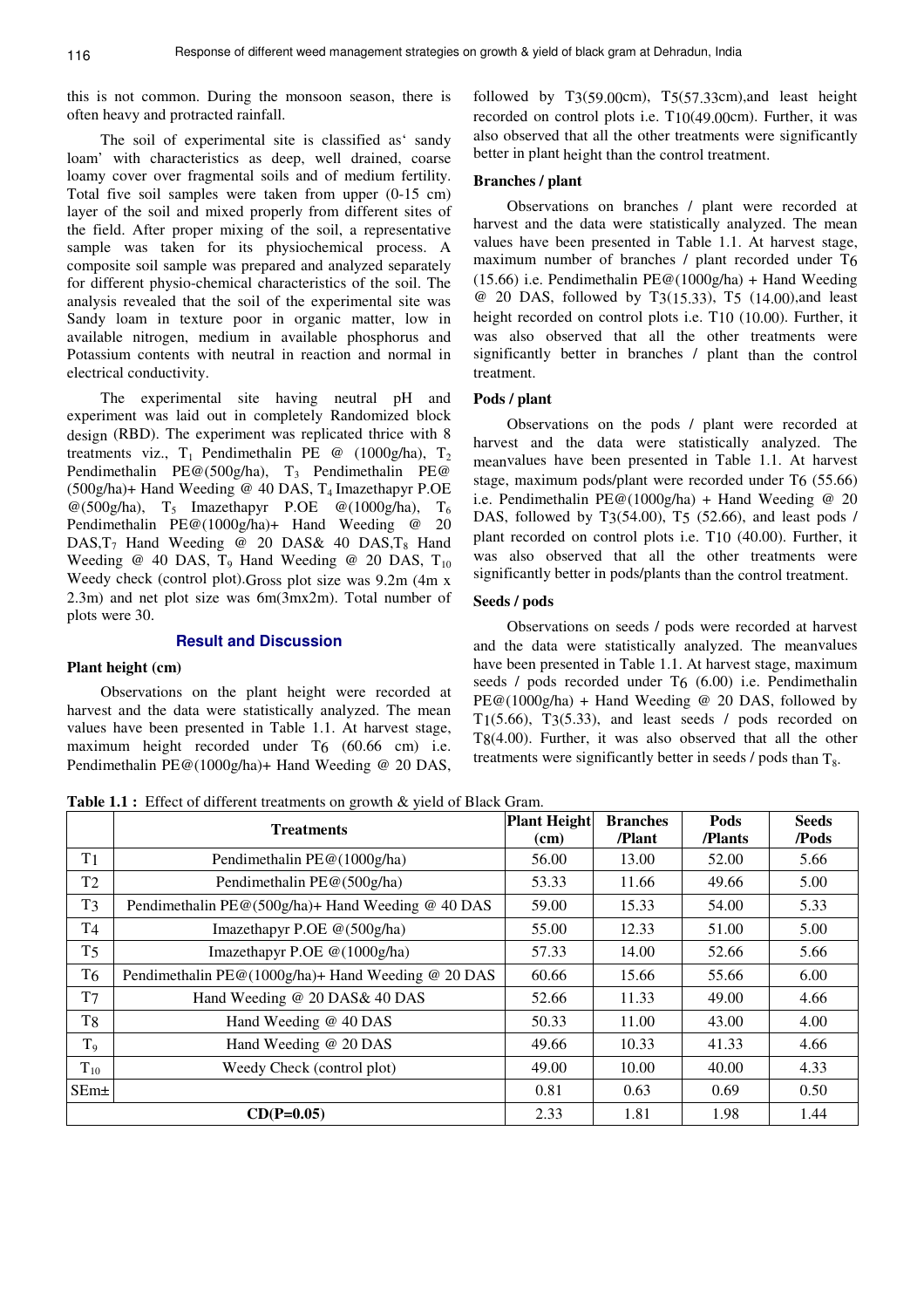

**Fig. 1:** Graphical presentation of effect of different treatments on growth

# **Seed yield (q / ha)**

Observations on seed yield were recordedat harvest and the data were statistically analyzed. The mean values have been presented in Table 1.2. At harvest stage, maximum seed yield recorded under T6 (13.66q/ha) i.e. Pendimethalin PE @(1000g/ha) + Hand Weeding @ 20 DAS, followed by T3(12.66q/ha), T5 (12.33q/ha), and least seed yield recorded on control plots i.e. T10 (7.33q/ha). Further, it was also observed that all the other treatments were significantly better in seed yield than the control treatment.

# **Straw Yield (q / ha)**

Observations on the straw yield were recordedat harvest

and the data were statistically analyzed. The mean values have been presented in Table 1.2. At harvest stage, maximum straw yield recorded under T6 (81.00q/ha) i.e. Pendimethalin  $PE@(1000g/ha) + Hand Weeding @ 20 DAS, followed by$ T3(79.00q/ha), T1(75.00q/ha),and least height recorded on control plots i.e. T10 (51.00q/ha). Further, it was also observed that all the other treatments were significantly better in straw yield than the control treatment.

# **Harvesting Index**

The maximum harvesting index was found under T5(15.47 %) followed by T6(14.43%), T3(14.09%), and least harvesting index was on  $T2(11.85\%)$ .

**Treatments Seed Yield (q/ha) Biological Yield (q/ha) Straw Yield (q/ha) Harvesting Index (%)**  T1 Pendimethalin PE@(1000g/ha) 11.33 86.33 75.00 13.12 T<sub>2</sub> Pendimethalin PE@(500g/ha) 9.33 78.66 69.33 11.85 T3 Pendimethalin PE@(500g/ha)+ Hand Weeding @ 40 DAS 12.66 90.00 79.00 14.09 T4 Imazethapyr P.OE @(500g/ha) 11.00 84.00 73.00 13.08 T<sub>5</sub> Imazethapyr P.OE @(1000g/ha) 12.33 79.66 67.33 15.47 T6 Pendimethalin PE@(1000g/ha)+ Hand Weeding @ 20 DAS 13.66 94.66 81.00 14.43  $T7$  Hand Weeding @ 20 DAS  $\&$  40 DAS 8.66 65.66 57.00 13.19 T8 Hand Weeding @ 40 DAS 7.66 61.00 53.33 12.56  $T_9$  Hand Weeding @ 20 DAS 8.00 60.00 52.00 13.33  $T_{10}$  Weedy Check (control plot) 7.33 58.33 51.00 12.56  $\text{SEM} \pm \begin{bmatrix} 0.60 & 1.00 & 0.81 & 0.82 \end{bmatrix}$ **CD(P=0.05)** 1.72 2.88 2.33 2.36

**Table 1.2:** Effect of different treatments on yield of Black Gram.